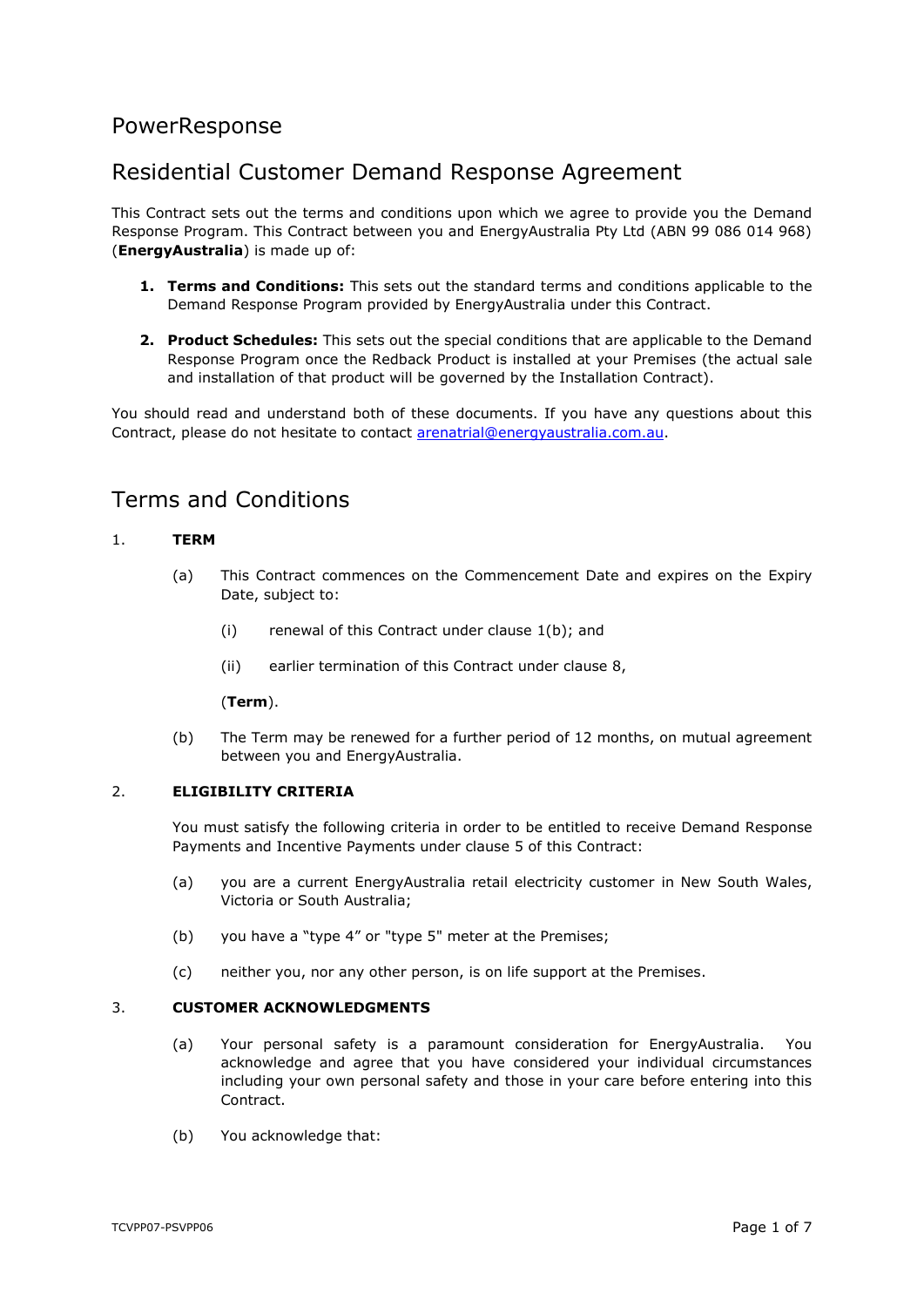- (i) EnergyAustralia has provided you with access to a copy of, and you understand, the PowerResponse FAQs;
- (ii) EnergyAustralia has explained to you, and you understand, how the applicable Demand Response Program works, including the circumstances, times and duration of any electricity supply interruptions to your Premises during the Term;
- (iii) EnergyAustralia has explained to you, and you understand, the need for you to consider your own specific health and safety requirements, and those of any other occupant of the Premises;
- (iv) you have considered and are satisfied that any electricity supply interruptions that may result from a Demand Response Event under this Contract will not adversely affect your health or safety, or that of any other occupant of the Premises, including persons under your care; and
- (v) you have read and understood the Product Schedule including any additional acknowledgements made by you under the Product Schedule.

# 4. **DEMAND RESPONSE EVENTS**

EnergyAustralia may, from time to time, electronically activate a Demand Response Event in accordance with the Product Schedule.

## <span id="page-1-0"></span>5. **PAYMENTS TO CUSTOMER**

#### <span id="page-1-4"></span><span id="page-1-3"></span>5.1 **Demand Response Payments**

- (a) You will be entitled to receive certain payments under this Contract (**Demand Response Payments**) as outlined in item [8\(a\)](#page-9-0) of the Product Schedule, and subject to the conditions of that Product Schedule.
- (b) Where a Demand Response Payment becomes payable to you in accordance with this Contract and the Product Schedule, EnergyAustralia will apply such amount as a credit against your account within 15 Business Days. Such amount will then be deducted from the next invoice issued under your electricity retail contract with EnergyAustralia after the credit has been applied.

#### <span id="page-1-5"></span>5.2 **Incentive Payments**

- (a) You may be entitled to receive certain incentive payments under this Contract (**Incentive Payments**) if so specified in item [8\(b\)](#page-9-1) of the Product Schedule, and subject to the conditions of that Product Schedule.
- <span id="page-1-2"></span><span id="page-1-1"></span>(b) Where an Incentive Payment becomes payable to you in accordance with this Contract and the Product Schedule:
	- (i) for the "PowerResponse Standard Sign up Incentive" where the customer already has a Redback Product installed and commissioned at their Premises, EnergyAustralia will apply such amount as a credit against your account within 15 Business Days, and such amount will then be deducted from the next invoice issued under your electricity retail contract with EnergyAustralia after the credit has been applied; and
	- (ii) for the "PowerResponse Standard New Purchase Incentive" where the customer is purchasing a new Redback Product from EnergyAustralia Home Services Pty Ltd (ABN 43 095 759 881) under an Installation Contract: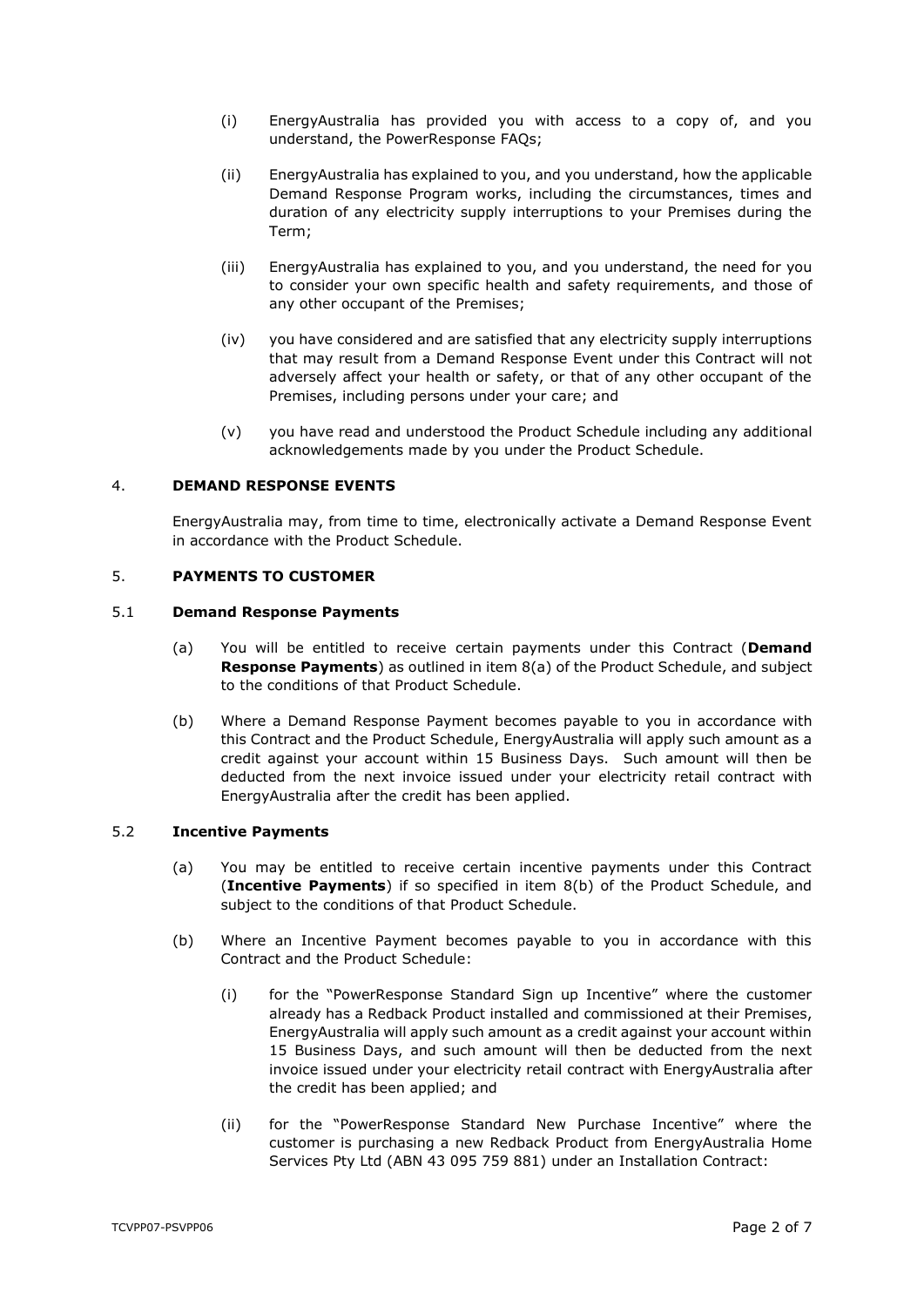- <span id="page-2-2"></span>(1) EnergyAustralia will apply such amount as a discount on the "Price" payable by you to EnergyAustralia Home Services Pty Ltd (ABN 43 095 759 881) under and in accordance with the Installation Contract in respect of the Redback Product. These amounts (where applicable) will be specified in the Installation Quote that forms part of the Installation Contract; or
- (2) EnergyAustralia will apply such amount as a credit against your account within 15 Business Days, and such amount will then be deducted from the next invoice issued under your electricity retail contract with EnergyAustralia after the credit has been applied.
- <span id="page-2-1"></span><span id="page-2-0"></span>(iii) for the "PowerResponse Standard New Purchase Incentive" where the customer is purchasing a new Redback Product from EnergyAustralia Partner Network, EnergyAustralia will apply such amount as a credit against your account within 15 Business Days, and such amount will then be deducted from the next invoice issued under your electricity retail contract with EnergyAustralia after the credit has been applied
- <span id="page-2-3"></span>(c) Notwithstanding any other provision of this Contract or the Installation Contract, if you terminate this Contract under clause [8.1\(b\)](#page-3-1) or we terminate this Contract under clause [8.1\(a\)\(i\)](#page-3-2) or [8.1\(a\)\(ii\)](#page-3-3) prior to the Expiry Date, EnergyAustralia will be entitled to be reimbursed for the pro rata amount of Incentive Payments paid to you as a credit under clause  $5.2(b)(i)$  or  $5.2(b)(ii)(2)$  $5.2(b)(ii)(2)$  or  $5.2(b)(iii)$ , or applied as a discount under clause  $5.2(b)(ii)(1)$  $5.2(b)(ii)(1)$  of this Contract up to the date of termination. For example, if this Contract is terminated one year into the Term (which is three years), then EnergyAustralia will be entitled to be reimbursed for two thirds of the Incentive Payments paid to you under this Contract. EnergyAustralia will apply such amount as a debit against your account within 15 Business Days. Such amount will then be added to the next invoice issued under your electricity retail contract with EnergyAustralia after the debit has been applied.

#### 6. **NOTICES**

- (a) A notice, consent or other communication under this document is only effective if it is in writing and either left at the addressee's address or sent to the addressee by email (for notices sent to EnergyAustralia) or by mail, email or SMS (for notices sent to you).
- (b) A notice, consent or other communication that complies with this clause is regarded as given and received:
	- (i) if it is delivered, when it has been left at the addressee's address;
	- (ii) if it is sent by mail, three business days after it is posted;
	- (iii) on the same day if it is sent in electronic form by email or SMS between 9.00am (Melbourne time) and 11.00pm (Melbourne time) on that day.
- (c) A person's addresses are as set out below or as the person otherwise notifies the sender.

| EnergyAustralia | arenatrial@energyaustralia.com.au                                                           |
|-----------------|---------------------------------------------------------------------------------------------|
| Customer        | Name, postal address, email and mobile telephone number<br>as notified to Energy Australia. |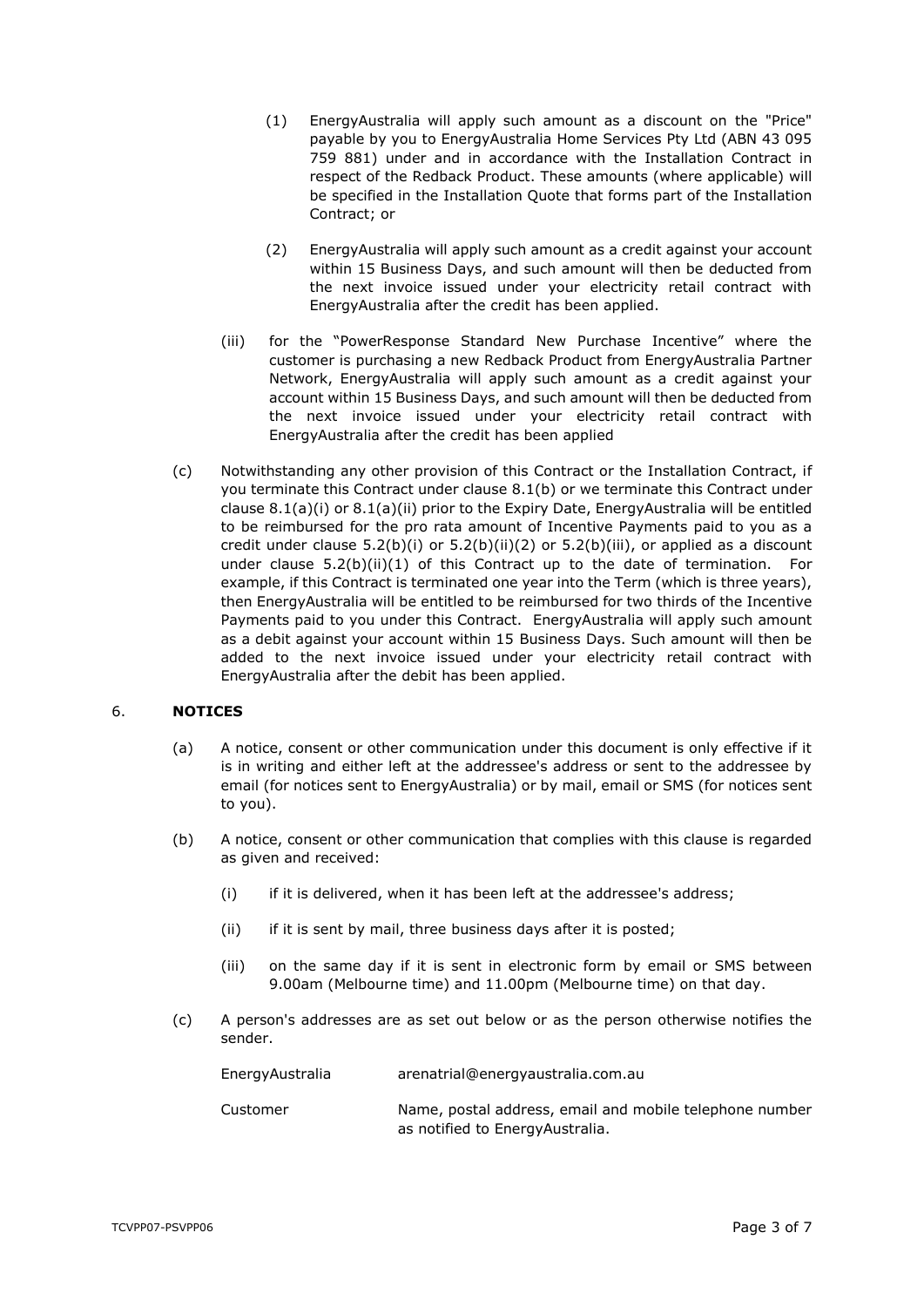## <span id="page-3-4"></span>7. **ENERGYAUSTRALIA'S LIABILITY**

- (a) Under the Australian Consumer Law, consumer guarantees apply to the supply of "goods" and "services" to "consumers" (within the meaning of the Australian Consumer Law). If any such consumer guarantee applies to any goods or services we supply under this contract then our liability (if any) for any failure to comply with that guarantee in connection with any goods or services (that are not of a kind ordinarily acquired for personal, domestic or household consumption) is limited, as far as the law permits and at our option, to resupplying the goods or services or paying for their resupply.
- (b) Subject to clause [7\(a\)](#page-3-4) and to the extent permitted by law, all conditions, warranties, guarantees, rights, remedies, liabilities or other terms implied or conferred by statute, custom or the general law that impose any liability or obligation on EnergyAustralia are expressly excluded under this Contract.
- (c) To the extent permitted by law, EnergyAustralia is not liable to you for any loss, harm, damage, cost or expense, including any indirect or consequential loss, arising directly or indirectly under or in connection with this Contract or the performance or non-performance under this Contract and whether arising under any indemnity, statute, in tort (for negligence or otherwise) or on any other basis in law or equity.

## <span id="page-3-0"></span>8. **TERMINATION**

### <span id="page-3-2"></span>8.1 **Termination of this Contract**

- <span id="page-3-3"></span>(a) EnergyAustralia may terminate this Contract:
	- (i) immediately where you have breached a material term of this Contract and have not rectified that breach within 14 days from receipt of a written notice from EnergyAustralia;
	- (ii) immediately where you no longer satisfy any one or more of the eligibility criteria under clause [2;](#page-0-1) or
	- (iii) upon EnergyAustralia providing you with 30 days written notice of its intention to terminate this Contract.
- <span id="page-3-6"></span>(b) You may terminate this Contract by providing at least 30 days' prior written notice to EnergyAustralia, subject to clause [8.2\(b\).](#page-3-5)

#### <span id="page-3-1"></span>8.2 **Consequences of termination**

- (a) Where this Contract is terminated by EnergyAustralia under clause [8.1\(a\)\(iii\),](#page-3-6) EnergyAustralia will pay to you all:
	- (i) Demand Response Payments; and
	- (ii) Incentive Payments,

that are payable up to the date of termination, in accordance with clause [5.](#page-1-0)

- <span id="page-3-5"></span>(b) Where this Contract is terminated by us under clause  $8.1(a)(i)$  or  $8.1(a)(ii)$  or by you under clause [8.1\(b\):](#page-3-1)
	- (i) EnergyAustralia shall pay to you all Demand Response Payments that are payable up to the date of termination, in accordance with clause [5.1;](#page-1-3) and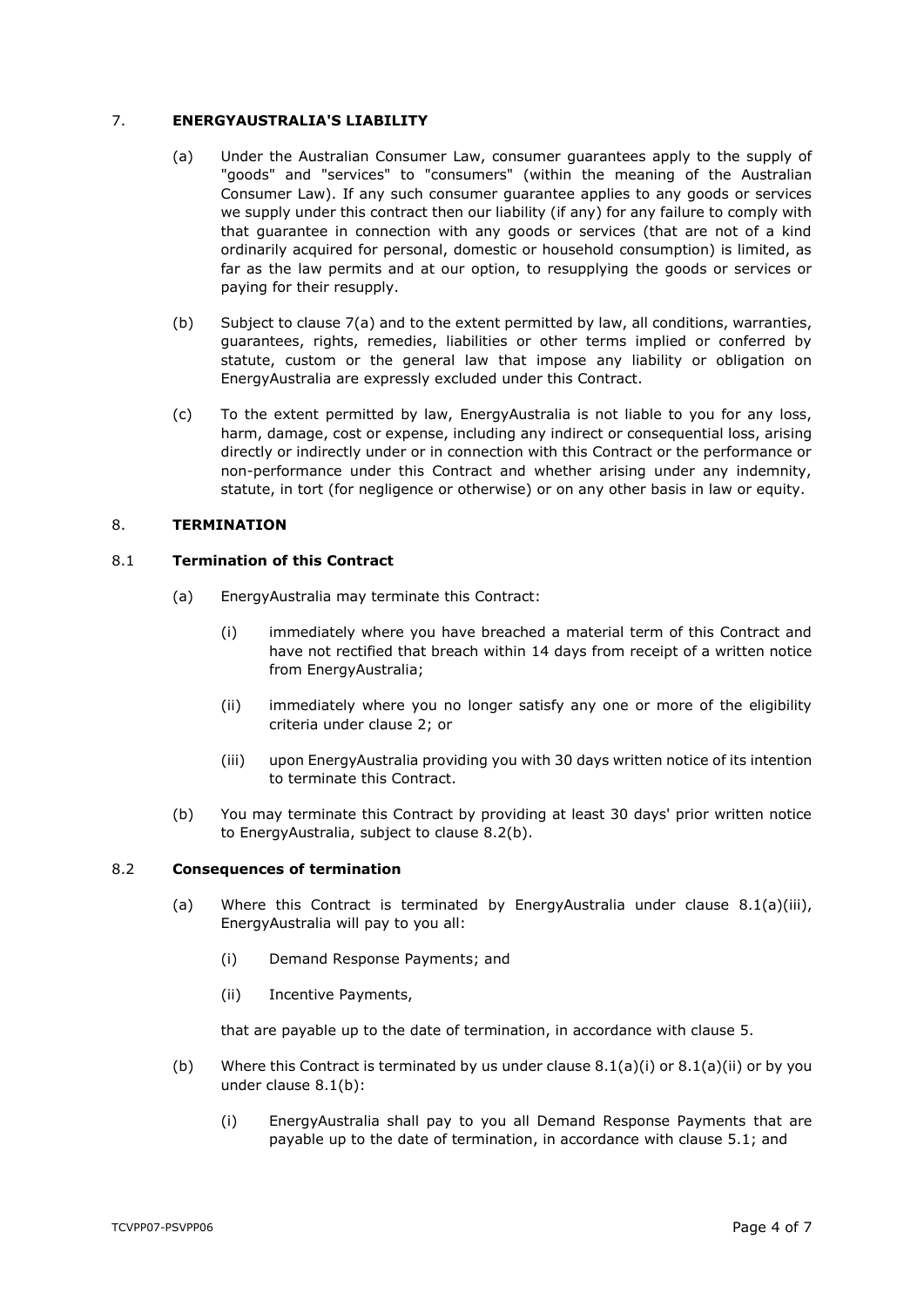(ii) you shall reimburse EnergyAustralia for the pro rata amount of the Incentive Payments paid by EnergyAustralia to you up to the date of termination, in accordance with clause [5.2\(c\).](#page-2-3)

#### <span id="page-4-0"></span>9. **YOUR PRIVACY**

- (a) You consent to us using, collecting, disclosing and transferring your personal information and sending you information in accordance with our Privacy Policy, available at energyaustralia.com.au/privacy, as amended from time to time. This may include using your personal information in order to sell, deliver and market energy to you and for customer analysis purposes. We may also provide you with information on other products and services available to our customers. Personal information is shared within our group of companies and disclosed to other service providers, including credit reporting bureaus, to the extent required to undertake these activities. Some of those companies and service providers may be located overseas. For further information, please see the "How do we use your information?" section of our Privacy Policy.
- (b) Subject to this clause [9](#page-4-0) and our Privacy Policy, you consent to an EnergyAustralia third party service provider contacting you about participating in a study and/or research project, which may include an in-depth insights session with other EnergyAustralia retail electricity customers.

#### 10. **GST**

- (a) Words defined in the GST Law have the same meaning in this clause, unless the context makes it clear that a different meaning is intended.
- (b) The Demand Response Payments or any other consideration under this Contract includes any GST payable on that supply, and EnergyAustralia is responsible for payment of that GST.
- (c) EnergyAustralia must, within 20 business days of request from you, issue a tax invoice (or an adjustment note) to you for any supply under or in connection with this Contract.

#### 11. **GENERAL**

- (a) This Contract is governed by the laws of the State of Victoria and you agree to submit to the non-exclusive jurisdiction of the courts in that State.
- (b) This Contract contains the entire agreement between the parties about its subject matter. Any previous understanding, agreement, representation or warranty relating to that subject matter is replaced by this Contract and has no further effect.
- (c) This Contract may not be varied except in writing signed by a duly authorised representative of each of the parties.
- (d) This Contract may consist of a number of counterparts each signed by one or more parties to this Contract. When taken together, the signed counterparts are treated as making up the one document.
- (e) Any provision of this document which is unenforceable or partly unenforceable is, where possible, to be severed to the extent necessary to make this Contract enforceable, unless this would materially change the intended effect of this Contract.
- (f) Each party must pay its own expenses incurred in negotiating and executing this Contract.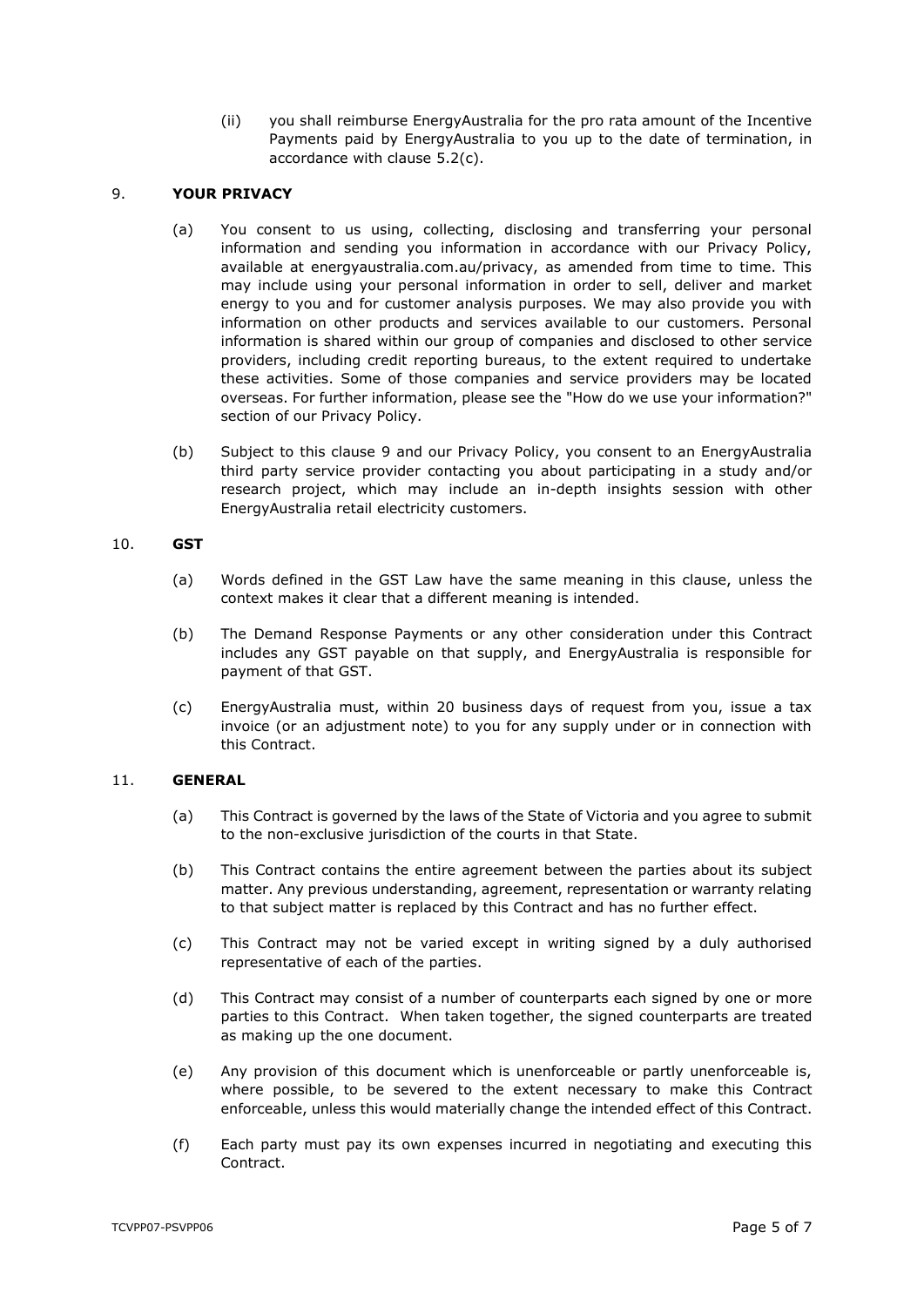(g) If there is any inconsistency between the Terms and Conditions and the Product Schedule, then the Product Schedule will prevail to the extent of the inconsistency.

#### 12. **DEFINITIONS**

The following definitions apply in this document.

**Australian Consumer Law** means the Australian Consumer Law set out in Schedule 2 of the *Competition and Consumer Act 2010* (Cth).

**Authorisation** means any consent, authorisation, accreditation, registration, filing, recording, agreement, notarisation, nomination, certificate, permission, licence, approval, permit, authority, exemption, ruling or statutorily required policy of insurance and any renewal or variation of any of them.

**Business Day** means a day other than a Saturday or Sunday when the banks in Melbourne are open for business.

#### **Commencement Date** means:

- (a) where you have purchased a new Redback Product from EnergyAustralia Home Services Pty Ltd (ABN 43 095 759 881) or a member of the EAPN at the same time as entering into this Contract, the date that we receive confirmation from the Redback Product installer that your Redback Product is commissioned; or
- (b) where you have an existing Redback Product installed and commissioned at your Premises, the date that you sign this Contract.

**Contract** means this contract, including the Terms and Conditions and Product Schedule.

**Demand Response Event** has the meaning set out in item [3\(a\)](#page-7-0) of the Product Schedule.

**Demand Response Payment** has the meaning given in clause [5.1\(a\).](#page-1-4)

**Demand Response Program** means the demand response program described in item [1](#page-7-1) of the Product Schedule.

**EnergyAustralia Partner Network** or **EAPN** refers to the businesses authorised by EnergyAustralia to sell products that have been accredited by EnergyAustralia (including Redback Products).

**Expiry Date** means 3 years from the Commencement Date.

**GST** has the meaning given in the GST Law.

**GST Law** means the *A New Tax System (Goods and Services Tax) Act 1999* (Cth).

**Incentive Payment** has the meaning given in clause [5.2\(a\).](#page-1-5)

**Installation Contract** means the separate contract between you and EnergyAustralia Home Services Pty Ltd (ABN 43 095 759 881) for the purchase and installation of the Redback Product at the Premises, which includes the Standard Installation Terms and Conditions and the Installation Quote; or the separate contract between you and a member of the EAPN for the purchase and installation of the Redback Product at the Premises.

**Installation Instructions** means the installation instructions provided to you by EnergyAustralia or the installer of your Redback Product.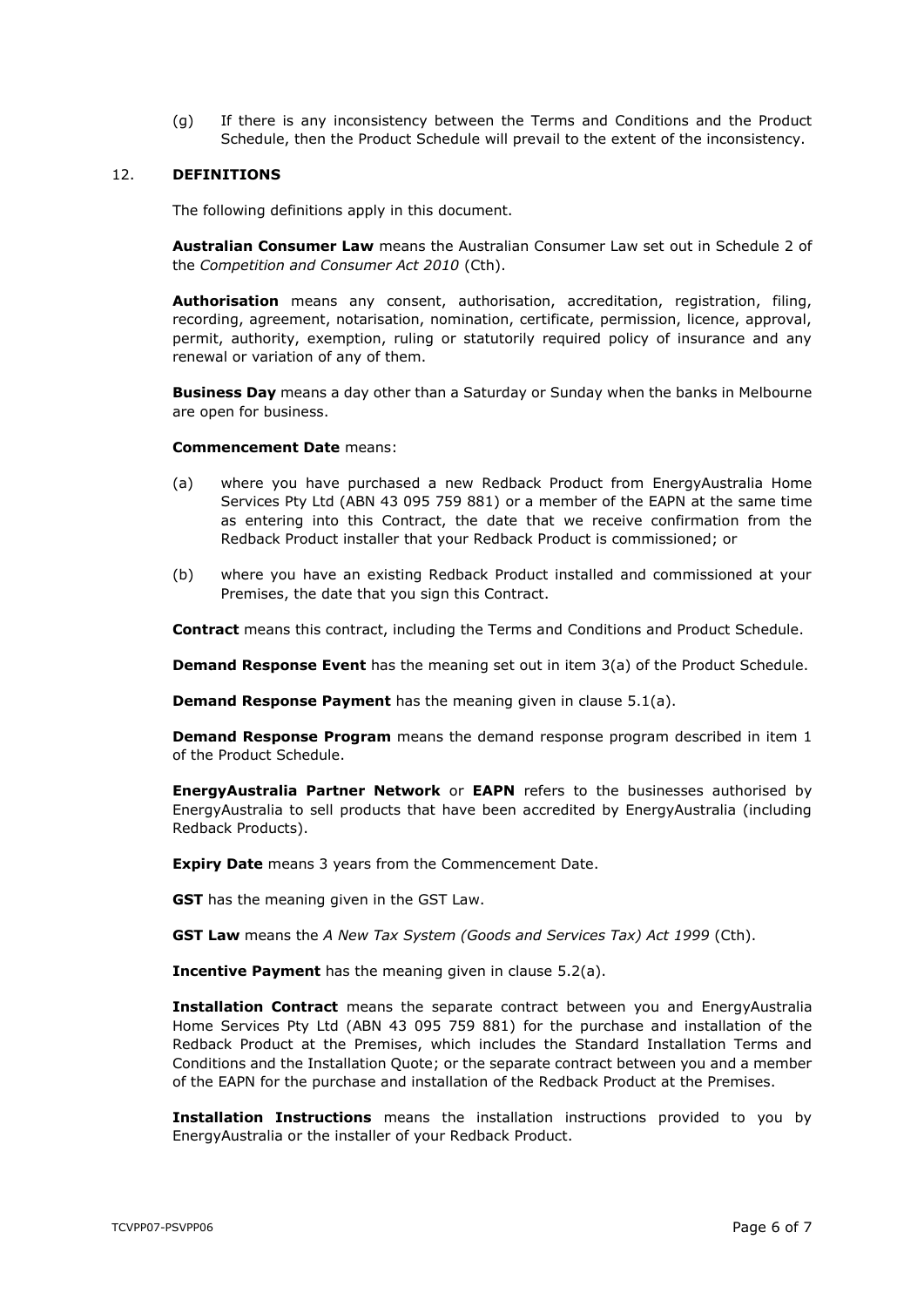**Installation Quote** means the quote and details provided by EnergyAustralia Home Services Pty Ltd (ABN 43 095 759 881) to you in relation to the Redback Product.

**NEM** means the National Electricity Market.

**Owner's Guide** means the owner's guide provided to you by EnergyAustralia or the installer of your Redback Product.

**Premises** means the address where your Redback Product is installed and commissioned as specified in the Installation Quote.

**Product Schedule** means the "Product Schedule" that forms part of the Contract.

**Redback Product** means the Redback Smart Hybrid Inverter with compatible battery storage.

**Scheduled Request** means a period of time for which:

- (a) low electricity supply is forecast (by EnergyAustralia or the Australian Energy Market Operator);
- (b) NEM security and reliability is at risk;
- (c) electricity network congestion is anticipated to occur; or
- (d) EnergyAustralia is conducting a test of the Demand Response Program,

in the region in which the Premises is located.

**SMS** means short message service via electronic text message.

**Standard Installation Terms and Conditions** means the document titled "Standard Terms and Conditions" which sets out the terms and conditions on which you agree to purchase, and EnergyAustralia Home Services Pty Ltd (ABN 43 095 759 881) agrees to install, the Redback Product.

**Term** has the meaning given in clause [1\(a\).](#page-0-2)

**Terms and Conditions** means these terms and conditions that form part of the Contract.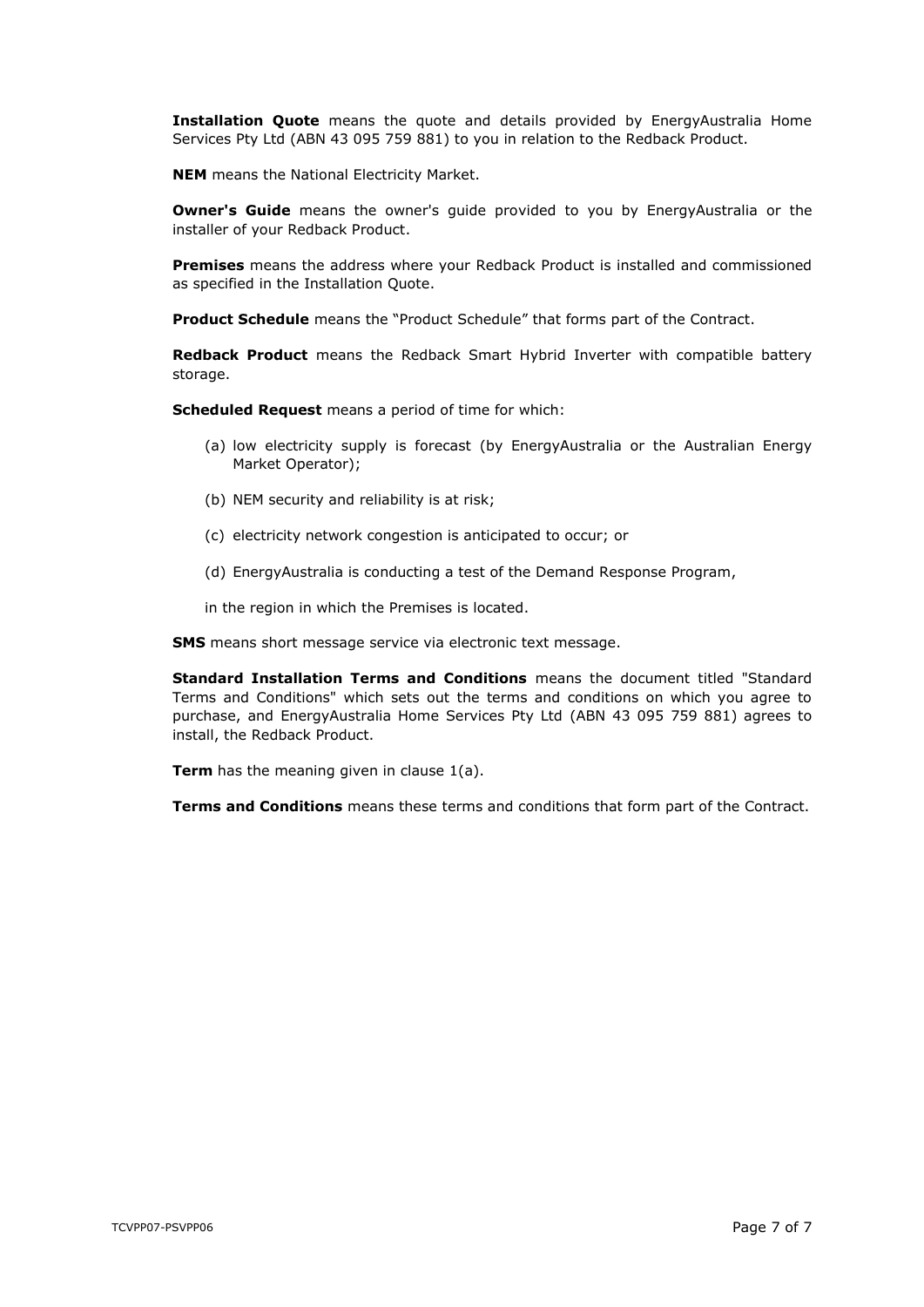# Product Schedule

# Demand Response Program

## <span id="page-7-1"></span>**1. Demand Response Program**

The Demand Response Program is a program offered by EnergyAustralia to eligible residential customers in Victoria, South Australia and New South Wales with a Redback Product installed and commissioned at their Premises. Under this program, customers allow EnergyAustralia to remotely control and operate their Redback Product to help manage the variability in the power system, and to secure the electricity grid during unforeseen events and in doing so can earn credits on their electricity bill. Customers should not experience any interruption to the electricity supply at their Premises as a result of their participation in this Demand Response Program.

#### **2. Application of this Schedule**

This Schedule only applies where the following conditions have been met:

- (a) you satisfy the eligibility criteria in clause [2](#page-0-1) of the Terms and Conditions;
- (b) the Redback Product has been installed and commissioned at the Premises; and
- (c) you have access to SMS and email necessary to receive notifications from EnergyAustralia and you consent to receiving notifications which do not include an unsubscribe facility.

#### <span id="page-7-0"></span>**3. Electronic Activation of Demand Response**

- (a) At any time during the Term, EnergyAustralia may activate a demand response event by operating the Redback Product located at the Premises in any number of ways (at the sole discretion of EnergyAustralia), which may include:
	- (i) operating the Redback Product so as to charge the Redback Product's battery storage system directly from the local distribution network, and then discharge the energy held in the Redback Product's battery storage system into the local distribution network at the time of a Scheduled Request;
	- (ii) operating the Redback Product at the time of a Scheduled Request so as to discharge the energy held in the Redback Product's battery storage system into the local distribution network; and
	- (iii) any other operation of the Redback Product in relation to a Scheduled Request,

#### each a **Demand Response Event**.

(b) You will be paid the Demand Response Payment for each Demand Response Event.

#### **4. Notifications**

From time to time we may (but are not obliged to) send you SMS or email notifications in relation to our provision of the Demand Response Program to you including in relation to Demand Response Events.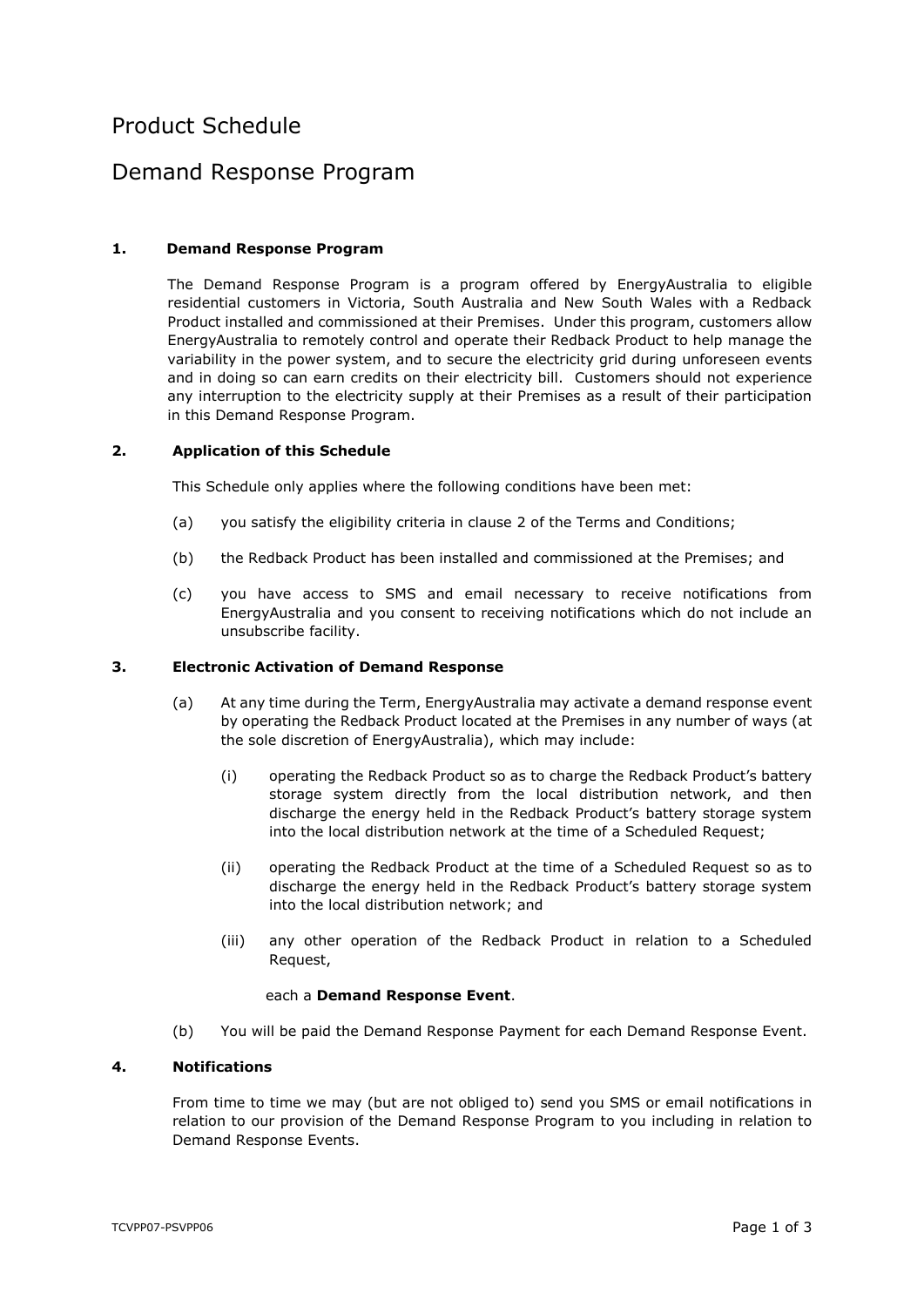## **5. Your Obligations**

- (a) You agree not to override any signals being sent or received from the Redback Product by EnergyAustralia during any Demand Response Event.
- (b) You must not authorise anyone other than EnergyAustralia to control the Redback Product.
- (c) You acknowledge and agree that you have not, and will not during the Term of this Contract participate in any other demand response program (whether or not it is the same or similar to this Demand Response Program) offered by us or a third party in relation to the Premises without our prior written consent.
- (d) You agree to maintain the Redback Product in accordance with the Owner's Guide and Installation Instructions.
- (e) You must not and must not allow any other person to move, remove, tamper with, disable, displace or damage the Redback Product, unless otherwise authorised in writing by EnergyAustralia to you. If you fail to comply with those requirements, then you will not be entitled to the Incentive Payments (as applicable), and you shall reimburse EnergyAustralia for the pro rata amount of the Incentive Payments paid to you as a credit under clause  $5.2(b)(i)$  or  $5.2(b)(ii)(2)$  $5.2(b)(ii)(2)$  or  $5.2(b)(iii)$ , or applied as a discount under clause [5.2\(b\)\(ii\)](#page-1-2)[\(1\)](#page-2-2) of the Terms and Conditions.
- (f) You acknowledge and agree that the Redback Product may not be sold, transferred or assigned to any other person, without EnergyAustralia's prior written consent (such consent not to be unreasonably withheld), subject to the following:
	- (i) EnergyAustralia may provide such consent on any terms and conditions it deems reasonable and necessary in the circumstances, including that any new owner, assignee or transferee meet geographic or other eligibility criteria and the new owner, assignee or transferee enter into a document (in a form provided by EnergyAustralia) accepting the terms of this Contract;
	- (ii) you agree to compensate EnergyAustralia's reasonable costs of obtaining such consent;
	- (iii) you will be responsible for the cost of any works required to repair, move or replace the Redback Product; and
	- (iv) if EnergyAustralia's consent is not obtained, you will be deemed to have elected to terminate this Contract under clause [8.1\(b\)](#page-3-1) of the Terms and Conditions from completion of the sale, transfer or assignment and you shall reimburse EnergyAustralia for the pro rata amount of the Incentive Payments paid by EnergyAustralia to you up to the date of termination, in accordance with clause [5.2\(c\)](#page-2-3) of the Terms and Conditions.

#### **6. Authorisations**

You must do all things that EnergyAustralia may reasonably require for it to obtain and maintain all necessary Authorisations to enable it to exercise its rights under this Contract, including, without limitation, the provision of information and any written consent, and the execution of documentation within a reasonable time.

#### **7. Revenue and costs during Demand Response Events**

(a) You acknowledge and agree that other than the Demand Response Payments and Incentive Payments payable to you under clause [5](#page-1-0) of this Contract, you are not entitled to any further compensation or payment in relation to this Contract, your